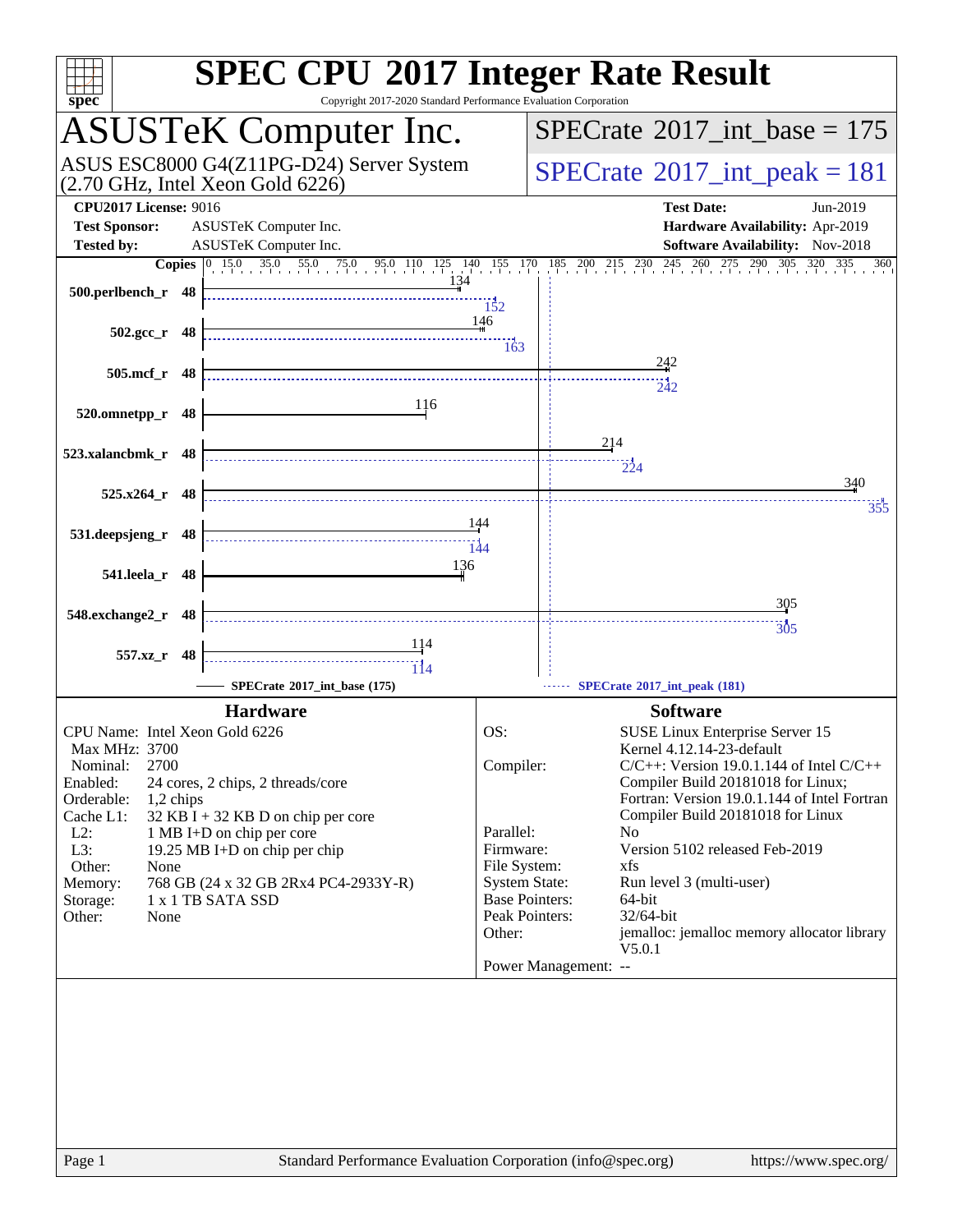

Copyright 2017-2020 Standard Performance Evaluation Corporation

# ASUSTeK Computer Inc.<br>ASUS ESC8000 G4(Z11PG-D24) Server System

 $(2.70$  GHz, Intel Xeon Gold  $6226)$ 

 $SPECTate$ <sup>®</sup>[2017\\_int\\_base =](http://www.spec.org/auto/cpu2017/Docs/result-fields.html#SPECrate2017intbase) 175

**[Test Sponsor:](http://www.spec.org/auto/cpu2017/Docs/result-fields.html#TestSponsor)** ASUSTeK Computer Inc. **[Hardware Availability:](http://www.spec.org/auto/cpu2017/Docs/result-fields.html#HardwareAvailability)** Apr-2019

 $SPECTate<sup>®</sup>2017_int_ppeak =  $181$$ **[CPU2017 License:](http://www.spec.org/auto/cpu2017/Docs/result-fields.html#CPU2017License)** 9016 **[Test Date:](http://www.spec.org/auto/cpu2017/Docs/result-fields.html#TestDate)** Jun-2019

**[Tested by:](http://www.spec.org/auto/cpu2017/Docs/result-fields.html#Testedby)** ASUSTeK Computer Inc. **[Software Availability:](http://www.spec.org/auto/cpu2017/Docs/result-fields.html#SoftwareAvailability)** Nov-2018

#### **[Results Table](http://www.spec.org/auto/cpu2017/Docs/result-fields.html#ResultsTable)**

|                                   |               |                |            | <b>Base</b>    |       |                |       |               |                |              | <b>Peak</b>    |              |                |              |
|-----------------------------------|---------------|----------------|------------|----------------|-------|----------------|-------|---------------|----------------|--------------|----------------|--------------|----------------|--------------|
| <b>Benchmark</b>                  | <b>Copies</b> | <b>Seconds</b> | Ratio      | <b>Seconds</b> | Ratio | <b>Seconds</b> | Ratio | <b>Copies</b> | <b>Seconds</b> | <b>Ratio</b> | <b>Seconds</b> | <b>Ratio</b> | <b>Seconds</b> | <b>Ratio</b> |
| $500.$ perlbench_r                | 48            | 570            | 134        | 570            | 134   | 575            | 133   | 48            | 502            | 152          | 502            | 152          | 501            | 153          |
| $502.\text{sec}$                  | 48            | 466            | 146        | 464            | 146   | 471            | 144   | 48            | 419            | 162          | 418            | <u>163</u>   | 418            | 163          |
| $505$ .mcf r                      | 48            | 320            | 242        | 321            | 242   | 319            | 243   | 48            | 320            | 242          | 320            | 243          | 320            | 242          |
| 520.omnetpp_r                     | 48            | 541            | <b>116</b> | 542            | 116   | 541            | 116   | 48            | 541            | <b>116</b>   | 542            | 116          | 541            | 116          |
| 523.xalancbmk r                   | 48            | 237            | 214        | 237            | 214   | 238            | 213   | 48            | 226            | 224          | 226            | 224          | 226            | 224          |
| 525.x264 r                        | 48            | 247            | 340        | 246            | 341   | 247            | 340   | 48            | 237            | 355          | 237            | 354          | 237            | 355          |
| 531.deepsjeng_r                   | 48            | 382            | 144        | 381            | 144   | 382            | 144   | 48            | 382            | 144          | 381            | 144          | 382            | 144          |
| 541.leela r                       | 48            | 585            | 136        | 591            | 134   | 585            | 136   | 48            | 585            | 136          | 591            | 134          | 585            | 136          |
| 548.exchange2_r                   | 48            | 413            | 305        | 413            | 305   | 414            | 304   | 48            | 413            | 305          | 414            | 304          | 413            | <b>305</b>   |
| 557.xz                            | 48            | 454            | 114        | 453            | 114   | 454            | 114   | 48            | 454            | 114          | 454            | <u>114</u>   | 452            | 115          |
| $SPECrate^{\circ}2017$ int base = |               |                | 175        |                |       |                |       |               |                |              |                |              |                |              |
| $SPECrate^{\circ}2017$ int peak = |               |                | 181        |                |       |                |       |               |                |              |                |              |                |              |

Results appear in the [order in which they were run](http://www.spec.org/auto/cpu2017/Docs/result-fields.html#RunOrder). Bold underlined text [indicates a median measurement](http://www.spec.org/auto/cpu2017/Docs/result-fields.html#Median).

#### **[Submit Notes](http://www.spec.org/auto/cpu2017/Docs/result-fields.html#SubmitNotes)**

 The numactl mechanism was used to bind copies to processors. The config file option 'submit' was used to generate numactl commands to bind each copy to a specific processor. For details, please see the config file.

#### **[Operating System Notes](http://www.spec.org/auto/cpu2017/Docs/result-fields.html#OperatingSystemNotes)**

Stack size set to unlimited using "ulimit -s unlimited"

#### **[General Notes](http://www.spec.org/auto/cpu2017/Docs/result-fields.html#GeneralNotes)**

Environment variables set by runcpu before the start of the run: LD\_LIBRARY\_PATH = "/spec2017/lib/ia32:/spec2017/lib/intel64: /spec2017/je5.0.1-32:/spec2017/je5.0.1-64" Binaries compiled on a system with 1x Intel Core i9-7900X CPU + 32GB RAM memory using Redhat Enterprise Linux 7.5 Transparent Huge Pages enabled by default Prior to runcpu invocation Filesystem page cache synced and cleared with: sync; echo 3> /proc/sys/vm/drop\_caches runcpu command invoked through numactl i.e.: numactl --interleave=all runcpu <etc> jemalloc: configured and built at default for 32bit (i686) and 64bit (x86\_64) targets; jemalloc: built with the RedHat Enterprise 7.4, and the system compiler gcc 4.8.5; jemalloc: sources available from jemalloc.net or

**(Continued on next page)**

| Page 2 | Standard Performance Evaluation Corporation (info@spec.org) | https://www.spec.org/ |
|--------|-------------------------------------------------------------|-----------------------|
|--------|-------------------------------------------------------------|-----------------------|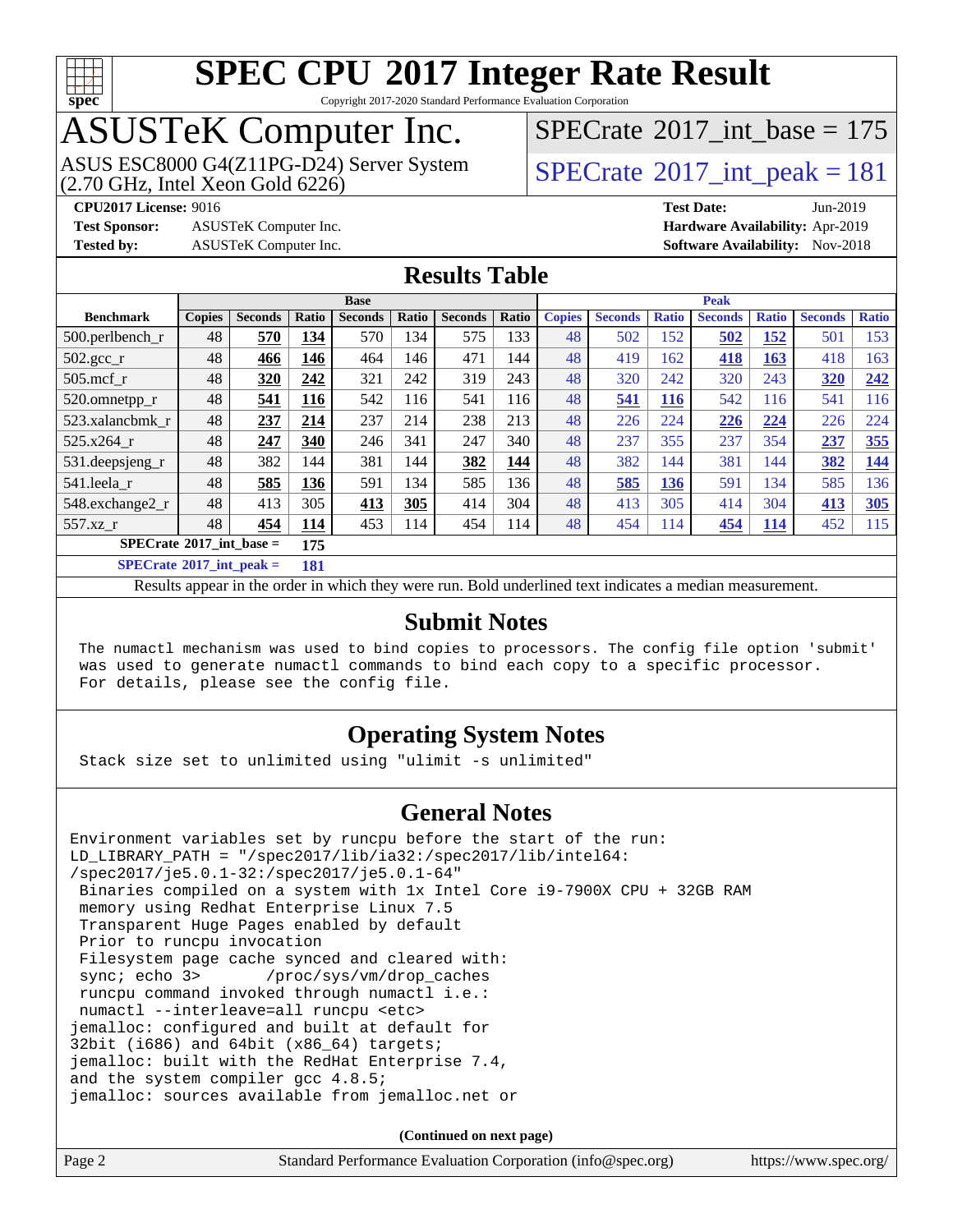

Copyright 2017-2020 Standard Performance Evaluation Corporation

## ASUSTeK Computer Inc.

(2.70 GHz, Intel Xeon Gold 6226) ASUS ESC8000 G4(Z11PG-D24) Server System  $\text{SPECrate}^{\circ}2017\_int\_peak = 181$  $\text{SPECrate}^{\circ}2017\_int\_peak = 181$  $\text{SPECrate}^{\circ}2017\_int\_peak = 181$ 

 $SPECTate$ <sup>®</sup>[2017\\_int\\_base =](http://www.spec.org/auto/cpu2017/Docs/result-fields.html#SPECrate2017intbase) 175

**[Test Sponsor:](http://www.spec.org/auto/cpu2017/Docs/result-fields.html#TestSponsor)** ASUSTeK Computer Inc. **[Hardware Availability:](http://www.spec.org/auto/cpu2017/Docs/result-fields.html#HardwareAvailability)** Apr-2019 **[Tested by:](http://www.spec.org/auto/cpu2017/Docs/result-fields.html#Testedby)** ASUSTeK Computer Inc. **[Software Availability:](http://www.spec.org/auto/cpu2017/Docs/result-fields.html#SoftwareAvailability)** Nov-2018

**[CPU2017 License:](http://www.spec.org/auto/cpu2017/Docs/result-fields.html#CPU2017License)** 9016 **[Test Date:](http://www.spec.org/auto/cpu2017/Docs/result-fields.html#TestDate)** Jun-2019

#### **[General Notes \(Continued\)](http://www.spec.org/auto/cpu2017/Docs/result-fields.html#GeneralNotes)**

<https://github.com/jemalloc/jemalloc/releases> NA: The test sponsor attests, as of date of publication, that CVE-2017-5754 (Meltdown) is mitigated in the system as tested and documented. Yes: The test sponsor attests, as of date of publication, that CVE-2017-5753 (Spectre variant 1) is mitigated in the system as tested and documented. Yes: The test sponsor attests, as of date of publication, that CVE-2017-5715 (Spectre variant 2) is mitigated in the system as tested and documented.

### **[Platform Notes](http://www.spec.org/auto/cpu2017/Docs/result-fields.html#PlatformNotes)**

Page 3 Standard Performance Evaluation Corporation [\(info@spec.org\)](mailto:info@spec.org) <https://www.spec.org/> BIOS Configuration: VT-d = Disabled Patrol Scrub = Disabled ENERGY\_PERF\_BIAS\_CFG mode = performance SNC = Enabled IMC interleaving = 1-way Engine Boost = Level3(Max) Enforce POR = Disable Memory Frequency = 2933 LLC dead line allc = Disabled SR-IOV Support = Disabled CSM Support = Disabled Sysinfo program /spec2017/bin/sysinfo Rev: r5974 of 2018-05-19 9bcde8f2999c33d61f64985e45859ea9 running on linux-gh78 Fri Jun 21 11:37:28 2019 SUT (System Under Test) info as seen by some common utilities. For more information on this section, see <https://www.spec.org/cpu2017/Docs/config.html#sysinfo> From /proc/cpuinfo model name : Intel(R) Xeon(R) Gold 6226 CPU @ 2.70GHz 2 "physical id"s (chips) 48 "processors" cores, siblings (Caution: counting these is hw and system dependent. The following excerpts from /proc/cpuinfo might not be reliable. Use with caution.) cpu cores : 12 siblings : 24 physical 0: cores 0 1 2 3 4 5 6 8 10 11 13 14 physical 1: cores 0 2 3 4 5 6 8 9 10 11 13 14 From lscpu: Architecture: x86\_64 CPU op-mode(s): 32-bit, 64-bit Byte Order: Little Endian  $CPU(s):$  48 **(Continued on next page)**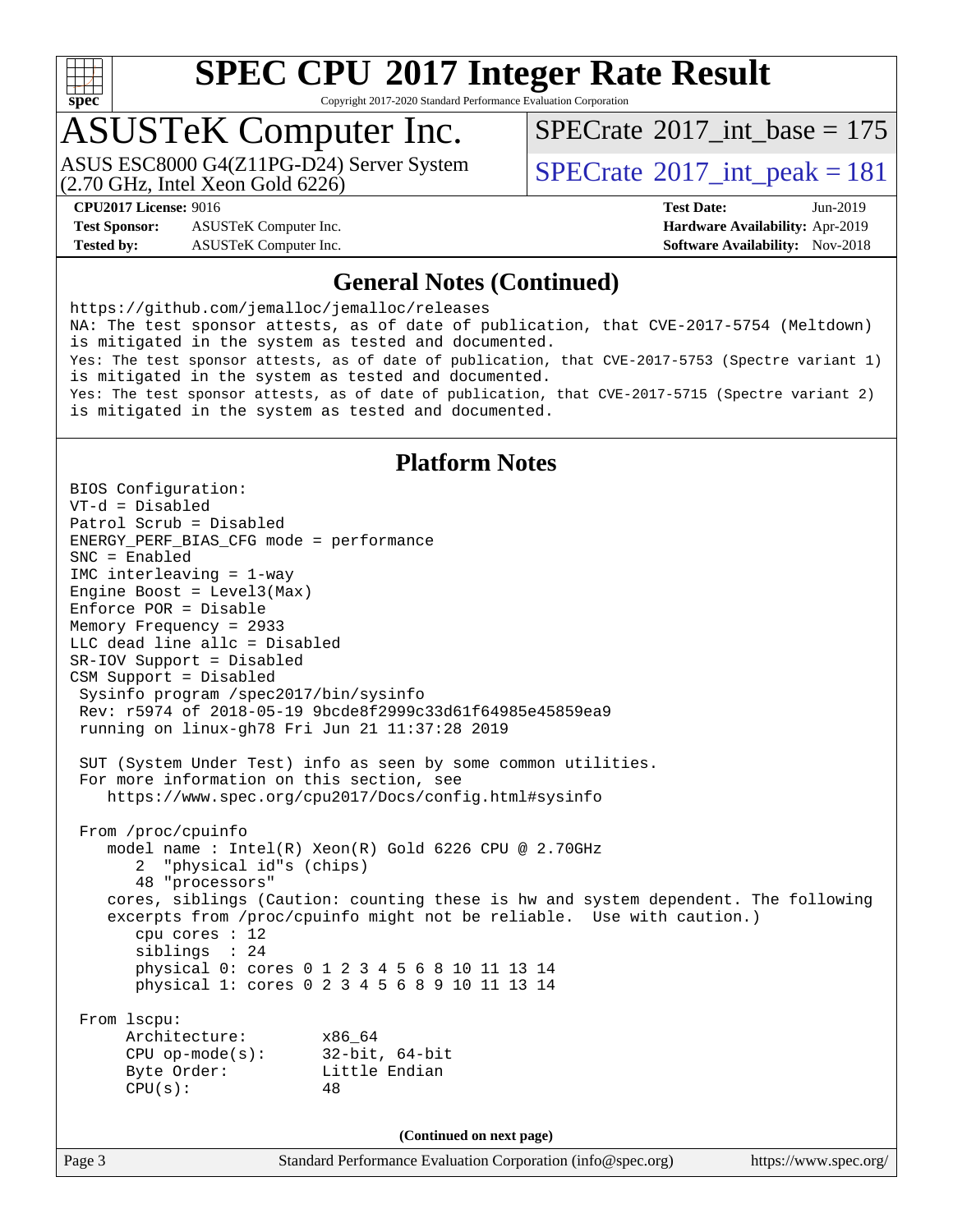

Copyright 2017-2020 Standard Performance Evaluation Corporation

## ASUSTeK Computer Inc.

(2.70 GHz, Intel Xeon Gold 6226) ASUS ESC8000 G4(Z11PG-D24) Server System  $\text{SPECrate}^{\circ}2017\_int\_peak = 181$  $\text{SPECrate}^{\circ}2017\_int\_peak = 181$  $\text{SPECrate}^{\circ}2017\_int\_peak = 181$ 

 $SPECTate$ <sup>®</sup>[2017\\_int\\_base =](http://www.spec.org/auto/cpu2017/Docs/result-fields.html#SPECrate2017intbase) 175

**[Test Sponsor:](http://www.spec.org/auto/cpu2017/Docs/result-fields.html#TestSponsor)** ASUSTeK Computer Inc. **[Hardware Availability:](http://www.spec.org/auto/cpu2017/Docs/result-fields.html#HardwareAvailability)** Apr-2019 **[Tested by:](http://www.spec.org/auto/cpu2017/Docs/result-fields.html#Testedby)** ASUSTeK Computer Inc. **[Software Availability:](http://www.spec.org/auto/cpu2017/Docs/result-fields.html#SoftwareAvailability)** Nov-2018

**[CPU2017 License:](http://www.spec.org/auto/cpu2017/Docs/result-fields.html#CPU2017License)** 9016 **[Test Date:](http://www.spec.org/auto/cpu2017/Docs/result-fields.html#TestDate)** Jun-2019

#### **[Platform Notes \(Continued\)](http://www.spec.org/auto/cpu2017/Docs/result-fields.html#PlatformNotes)**

 On-line CPU(s) list: 0-47 Thread(s) per core: 2 Core(s) per socket: 12 Socket(s): 2 NUMA node(s): 4 Vendor ID: GenuineIntel CPU family: 6 Model: 85 Model name: Intel(R) Xeon(R) Gold 6226 CPU @ 2.70GHz Stepping: 7 CPU MHz: 2700.000 CPU max MHz: 3700.0000 CPU min MHz: 1200.0000 BogoMIPS: 5400.00 Virtualization: VT-x L1d cache: 32K L1i cache: 32K L2 cache: 1024K L3 cache: 19712K NUMA node0 CPU(s): 0-3,7,8,24-27,31,32 NUMA node1 CPU(s): 4-6,9-11,28-30,33-35 NUMA node2 CPU(s): 12-14,18-20,36-38,42-44 NUMA node3 CPU(s): 15-17,21-23,39-41,45-47 Flags: fpu vme de pse tsc msr pae mce cx8 apic sep mtrr pge mca cmov pat pse36 clflush dts acpi mmx fxsr sse sse2 ss ht tm pbe syscall nx pdpe1gb rdtscp lm constant\_tsc art arch\_perfmon pebs bts rep\_good nopl xtopology nonstop\_tsc cpuid aperfmperf tsc\_known\_freq pni pclmulqdq dtes64 monitor ds\_cpl vmx smx est tm2 ssse3 sdbg fma cx16 xtpr pdcm pcid dca sse4\_1 sse4\_2 x2apic movbe popcnt tsc\_deadline\_timer aes xsave avx f16c rdrand lahf\_lm abm 3dnowprefetch cpuid\_fault epb cat\_l3 cdp\_l3 invpcid\_single mba tpr\_shadow vnmi flexpriority ept vpid fsgsbase tsc\_adjust bmi1 hle avx2 smep bmi2 erms invpcid rtm cqm mpx rdt\_a avx512f avx512dq rdseed adx smap clflushopt clwb intel\_pt avx512cd avx512bw avx512vl xsaveopt xsavec xgetbv1 xsaves cqm\_llc cqm\_occup\_llc cqm\_mbm\_total cqm\_mbm\_local ibpb ibrs stibp dtherm ida arat pln pts hwp hwp\_act\_window hwp\_epp hwp\_pkg\_req pku ospke avx512\_vnni arch\_capabilities ssbd /proc/cpuinfo cache data cache size : 19712 KB From numactl --hardware WARNING: a numactl 'node' might or might not correspond to a physical chip. available: 4 nodes (0-3) node 0 cpus: 0 1 2 3 7 8 24 25 26 27 31 32 node 0 size: 192063 MB node 0 free: 191682 MB node 1 cpus: 4 5 6 9 10 11 28 29 30 33 34 35 node 1 size: 193484 MB **(Continued on next page)**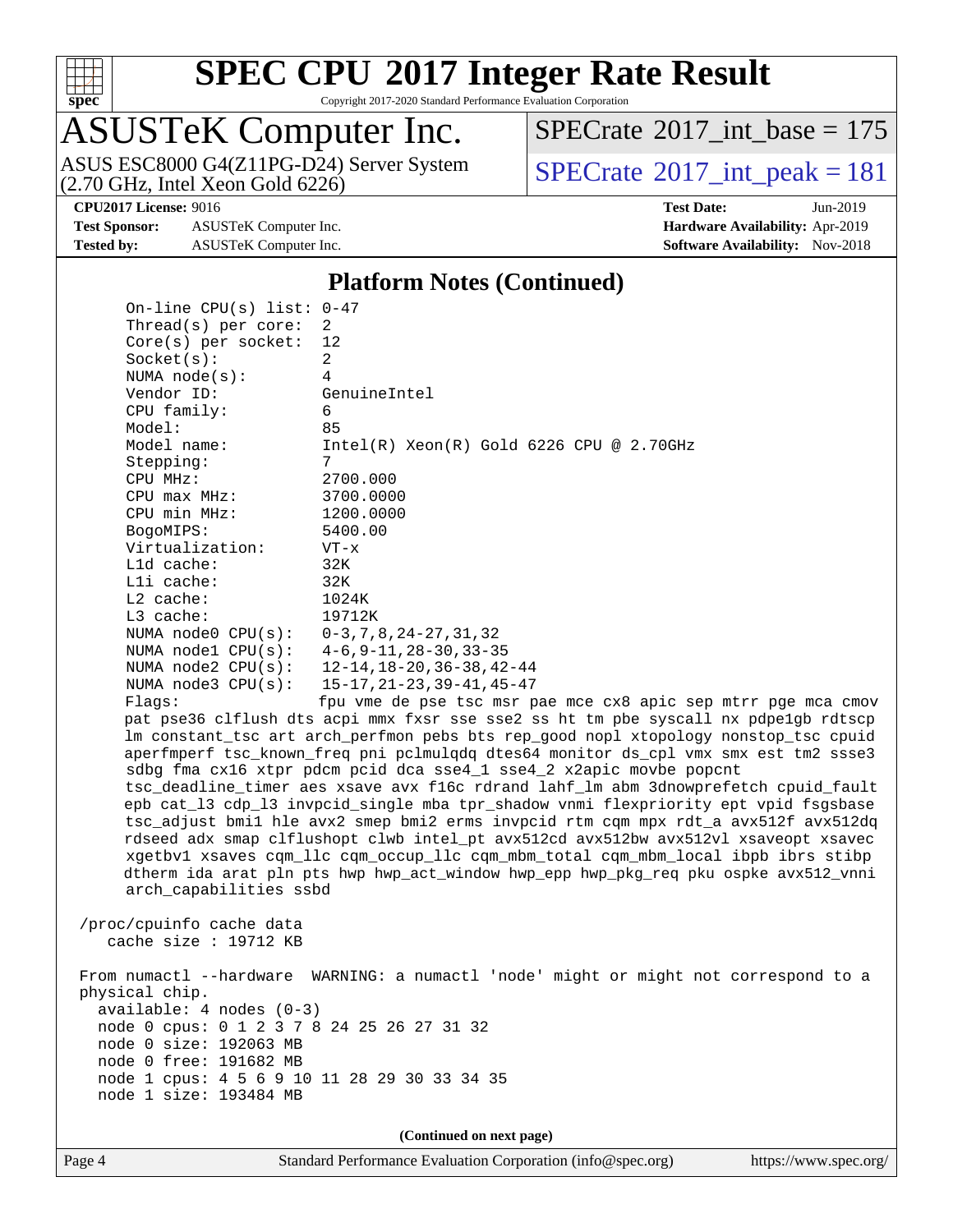

Copyright 2017-2020 Standard Performance Evaluation Corporation

# ASUSTeK Computer Inc.<br>ASUS ESC8000 G4(Z11PG-D24) Server System

(2.70 GHz, Intel Xeon Gold 6226)

 $SPECTate$ <sup>®</sup>[2017\\_int\\_base =](http://www.spec.org/auto/cpu2017/Docs/result-fields.html#SPECrate2017intbase) 175

 $SPECTate@2017\_int\_peak = 181$ 

**[Test Sponsor:](http://www.spec.org/auto/cpu2017/Docs/result-fields.html#TestSponsor)** ASUSTeK Computer Inc. **[Hardware Availability:](http://www.spec.org/auto/cpu2017/Docs/result-fields.html#HardwareAvailability)** Apr-2019 **[Tested by:](http://www.spec.org/auto/cpu2017/Docs/result-fields.html#Testedby)** ASUSTeK Computer Inc. **[Software Availability:](http://www.spec.org/auto/cpu2017/Docs/result-fields.html#SoftwareAvailability)** Nov-2018

**[CPU2017 License:](http://www.spec.org/auto/cpu2017/Docs/result-fields.html#CPU2017License)** 9016 **[Test Date:](http://www.spec.org/auto/cpu2017/Docs/result-fields.html#TestDate)** Jun-2019

#### **[Platform Notes \(Continued\)](http://www.spec.org/auto/cpu2017/Docs/result-fields.html#PlatformNotes)**

 node 1 free: 193193 MB node 2 cpus: 12 13 14 18 19 20 36 37 38 42 43 44 node 2 size: 193512 MB node 2 free: 193244 MB node 3 cpus: 15 16 17 21 22 23 39 40 41 45 46 47 node 3 size: 193508 MB node 3 free: 193240 MB node distances: node 0 1 2 3 0: 10 11 21 21 1: 11 10 21 21 2: 21 21 10 11 3: 21 21 11 10 From /proc/meminfo MemTotal: 791110440 kB HugePages\_Total: 0 Hugepagesize: 2048 kB From /etc/\*release\* /etc/\*version\* os-release: NAME="SLES" VERSION="15" VERSION\_ID="15" PRETTY\_NAME="SUSE Linux Enterprise Server 15" ID="sles" ID\_LIKE="suse" ANSI\_COLOR="0;32" CPE\_NAME="cpe:/o:suse:sles:15" uname -a: Linux linux-gh78 4.12.14-23-default #1 SMP Tue May 29 21:04:44 UTC 2018 (cd0437b) x86\_64 x86\_64 x86\_64 GNU/Linux Kernel self-reported vulnerability status: CVE-2017-5754 (Meltdown): Not affected CVE-2017-5753 (Spectre variant 1): Mitigation: \_\_user pointer sanitization CVE-2017-5715 (Spectre variant 2): Mitigation: Indirect Branch Restricted Speculation, IBPB, IBRS\_FW run-level 3 Jun 21 11:35 SPEC is set to: /spec2017 Filesystem Type Size Used Avail Use% Mounted on /dev/sda4 xfs 929G 11G 919G 2% /

**(Continued on next page)**

Page 5 Standard Performance Evaluation Corporation [\(info@spec.org\)](mailto:info@spec.org) <https://www.spec.org/>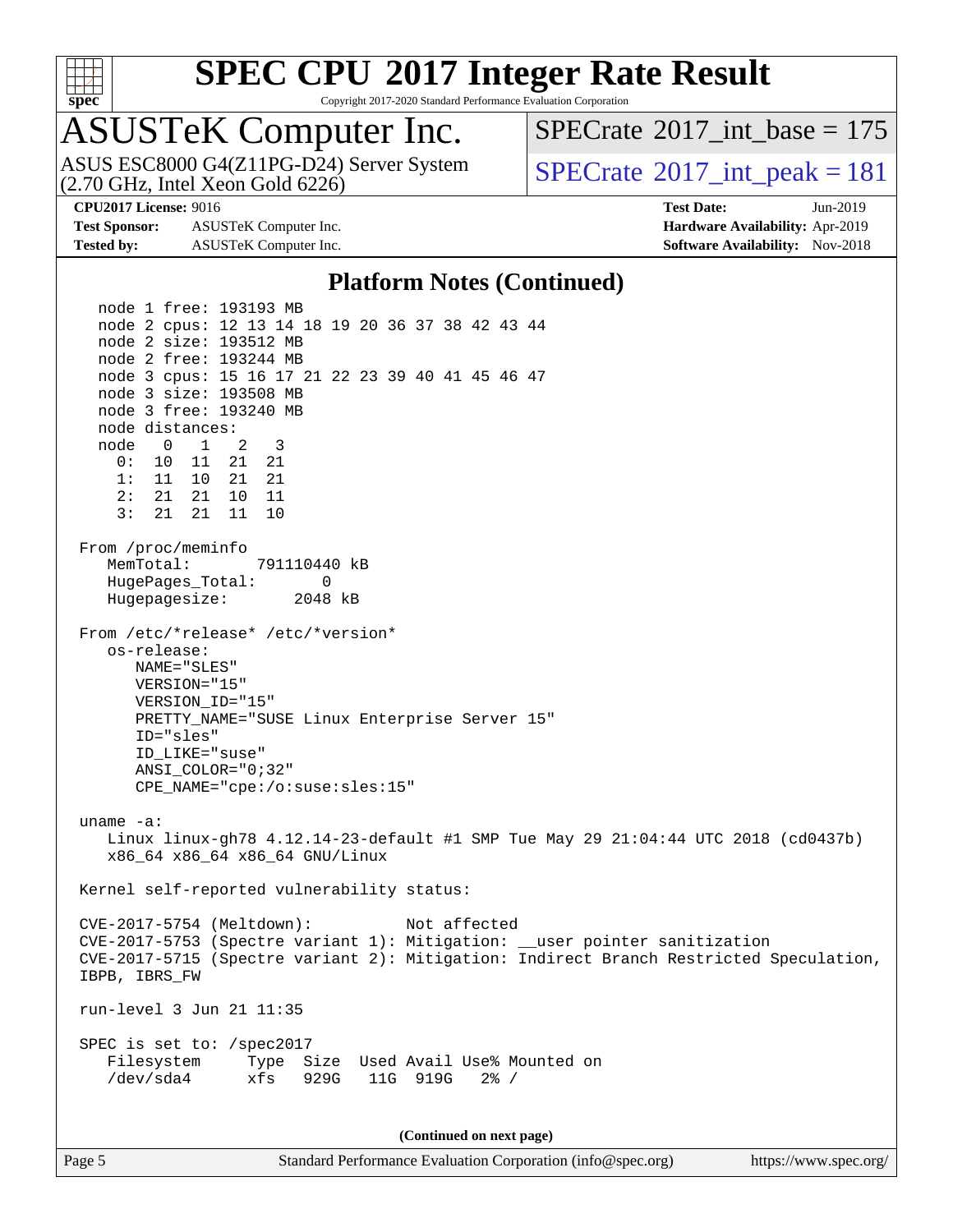

Copyright 2017-2020 Standard Performance Evaluation Corporation

## ASUSTeK Computer Inc.

(2.70 GHz, Intel Xeon Gold 6226) ASUS ESC8000 G4(Z11PG-D24) Server System  $\vert$  [SPECrate](http://www.spec.org/auto/cpu2017/Docs/result-fields.html#SPECrate2017intpeak)®[2017\\_int\\_peak = 1](http://www.spec.org/auto/cpu2017/Docs/result-fields.html#SPECrate2017intpeak)81

 $SPECTate$ <sup>®</sup>[2017\\_int\\_base =](http://www.spec.org/auto/cpu2017/Docs/result-fields.html#SPECrate2017intbase) 175

**[Test Sponsor:](http://www.spec.org/auto/cpu2017/Docs/result-fields.html#TestSponsor)** ASUSTeK Computer Inc. **[Hardware Availability:](http://www.spec.org/auto/cpu2017/Docs/result-fields.html#HardwareAvailability)** Apr-2019 **[Tested by:](http://www.spec.org/auto/cpu2017/Docs/result-fields.html#Testedby)** ASUSTeK Computer Inc. **[Software Availability:](http://www.spec.org/auto/cpu2017/Docs/result-fields.html#SoftwareAvailability)** Nov-2018

**[CPU2017 License:](http://www.spec.org/auto/cpu2017/Docs/result-fields.html#CPU2017License)** 9016 **[Test Date:](http://www.spec.org/auto/cpu2017/Docs/result-fields.html#TestDate)** Jun-2019

#### **[Platform Notes \(Continued\)](http://www.spec.org/auto/cpu2017/Docs/result-fields.html#PlatformNotes)**

 Additional information from dmidecode follows. WARNING: Use caution when you interpret this section. The 'dmidecode' program reads system data which is "intended to allow hardware to be accurately determined", but the intent may not be met, as there are frequent changes to hardware, firmware, and the "DMTF SMBIOS" standard. BIOS American Megatrends Inc. 5102 02/11/2019 Memory:

24x Samsung M393A4K40CB2-CVF 32 GB 2 rank 2933, configured at 2934

(End of data from sysinfo program)

#### **[Compiler Version Notes](http://www.spec.org/auto/cpu2017/Docs/result-fields.html#CompilerVersionNotes)**

| $\vert$ 502.gcc_r(peak)                                                                                                                                                          |
|----------------------------------------------------------------------------------------------------------------------------------------------------------------------------------|
| Intel(R) C Intel(R) 64 Compiler for applications running on $IA-32$ , Version<br>19.0.1.144 Build 20181018<br>Copyright (C) 1985-2018 Intel Corporation. All rights reserved.    |
| $500.perlbench_r(base, peak) 502.sec_r(base) 505.mcf_r(base, peak)$<br>C<br>$525.x264_r(base, peak) 557.xz_r(base, peak)$                                                        |
| Intel(R) C Intel(R) 64 Compiler for applications running on Intel(R) 64,<br>Version 19.0.1.144 Build 20181018<br>Copyright (C) 1985-2018 Intel Corporation. All rights reserved. |
| $C$   502.gcc_r(peak)                                                                                                                                                            |
| $Intel(R)$ C Intel(R) 64 Compiler for applications running on $IA-32$ , Version<br>19.0.1.144 Build 20181018<br>Copyright (C) 1985-2018 Intel Corporation. All rights reserved.  |
| 500.perlbench_r(base, peak) 502.gcc_r(base) 505.mcf_r(base, peak)<br>C<br>$525.x264_r(base, peak) 557.xz_r(base, peak)$                                                          |
| Intel(R) C Intel(R) 64 Compiler for applications running on Intel(R) 64,<br>Version 19.0.1.144 Build 20181018<br>Copyright (C) 1985-2018 Intel Corporation. All rights reserved. |
| (Continued on next page)                                                                                                                                                         |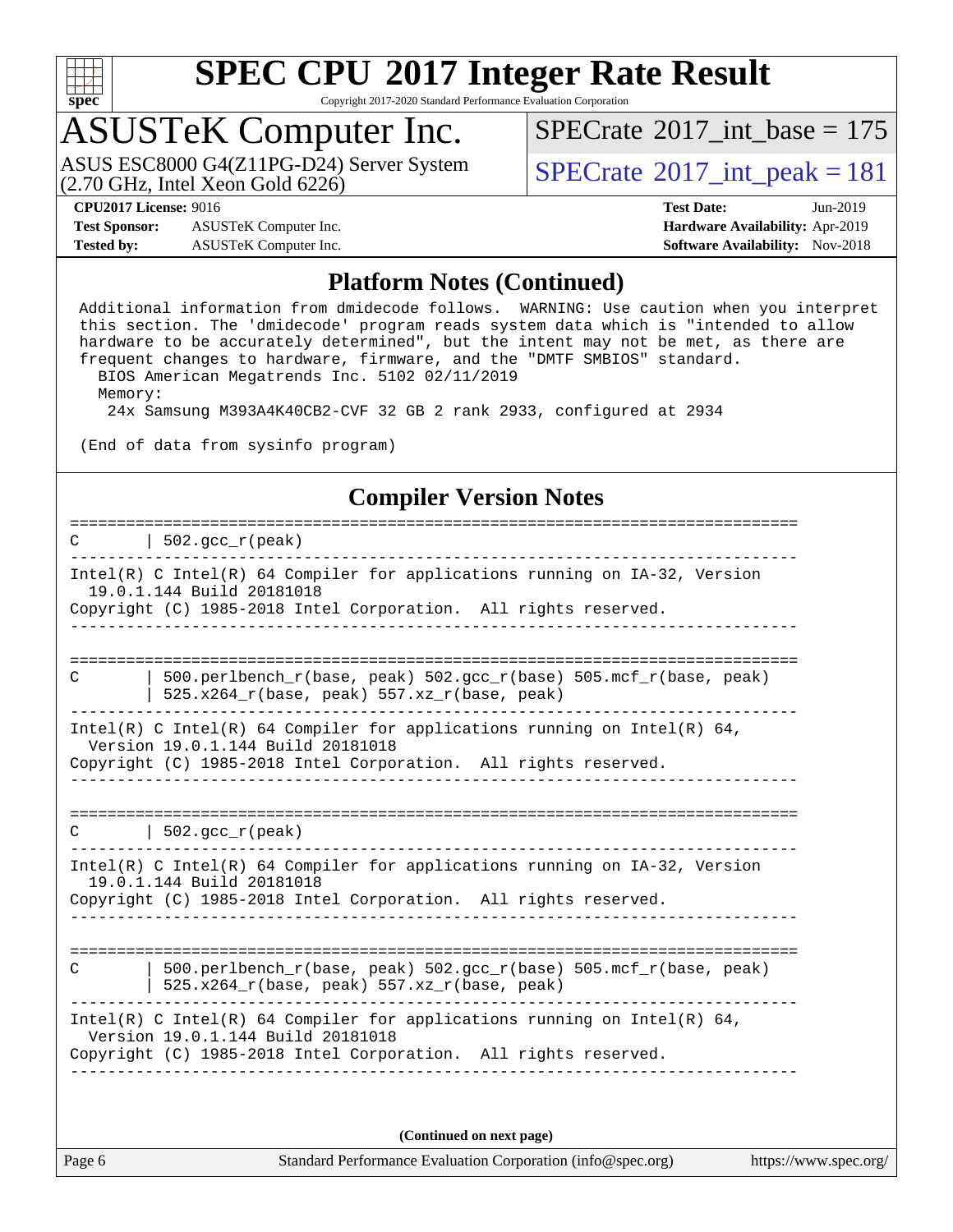

Copyright 2017-2020 Standard Performance Evaluation Corporation

## ASUSTeK Computer Inc.

ASUS ESC8000 G4(Z11PG-D24) Server System<br>(2.70 GHz, Intel Xeon Gold 6226)

 $SPECrate$ <sup>®</sup>[2017\\_int\\_base =](http://www.spec.org/auto/cpu2017/Docs/result-fields.html#SPECrate2017intbase) 175

 $SPECTate@2017_int\_peak = 181$ 

**[Test Sponsor:](http://www.spec.org/auto/cpu2017/Docs/result-fields.html#TestSponsor)** ASUSTeK Computer Inc. **[Hardware Availability:](http://www.spec.org/auto/cpu2017/Docs/result-fields.html#HardwareAvailability)** Apr-2019 **[Tested by:](http://www.spec.org/auto/cpu2017/Docs/result-fields.html#Testedby)** ASUSTeK Computer Inc. **[Software Availability:](http://www.spec.org/auto/cpu2017/Docs/result-fields.html#SoftwareAvailability)** Nov-2018

**[CPU2017 License:](http://www.spec.org/auto/cpu2017/Docs/result-fields.html#CPU2017License)** 9016 **[Test Date:](http://www.spec.org/auto/cpu2017/Docs/result-fields.html#TestDate)** Jun-2019

### **[Compiler Version Notes \(Continued\)](http://www.spec.org/auto/cpu2017/Docs/result-fields.html#CompilerVersionNotes)**

| $C++$ | 523.xalancbmk_r(peak)                                                                                                                                                                    |
|-------|------------------------------------------------------------------------------------------------------------------------------------------------------------------------------------------|
|       | Intel(R) C++ Intel(R) 64 Compiler for applications running on IA-32, Version<br>19.0.1.144 Build 20181018<br>Copyright (C) 1985-2018 Intel Corporation. All rights reserved.             |
| $C++$ | 520.omnetpp_r(base, peak) 523.xalancbmk_r(base)<br>531.deepsjeng_r(base, peak) 541.leela_r(base, peak)                                                                                   |
|       | Intel(R) $C++$ Intel(R) 64 Compiler for applications running on Intel(R) 64,<br>Version 19.0.1.144 Build 20181018<br>Copyright (C) 1985-2018 Intel Corporation. All rights reserved.     |
| $C++$ | 523.xalancbmk $r(\text{peak})$                                                                                                                                                           |
|       | Intel(R) C++ Intel(R) 64 Compiler for applications running on IA-32, Version<br>19.0.1.144 Build 20181018<br>Copyright (C) 1985-2018 Intel Corporation. All rights reserved.             |
| $C++$ | 520.omnetpp_r(base, peak) 523.xalancbmk_r(base)<br>531.deepsjeng_r(base, peak) 541.leela_r(base, peak)                                                                                   |
|       | Intel(R) $C++$ Intel(R) 64 Compiler for applications running on Intel(R) 64,<br>Version 19.0.1.144 Build 20181018<br>Copyright (C) 1985-2018 Intel Corporation. All rights reserved.     |
|       | Fortran   548. exchange $2\lfloor r(\text{base}, \text{peak}) \rfloor$                                                                                                                   |
|       | $Intel(R)$ Fortran Intel(R) 64 Compiler for applications running on Intel(R)<br>64, Version 19.0.1.144 Build 20181018<br>Copyright (C) 1985-2018 Intel Corporation. All rights reserved. |
|       |                                                                                                                                                                                          |

### **[Base Compiler Invocation](http://www.spec.org/auto/cpu2017/Docs/result-fields.html#BaseCompilerInvocation)**

[C benchmarks:](http://www.spec.org/auto/cpu2017/Docs/result-fields.html#Cbenchmarks) [icc -m64 -std=c11](http://www.spec.org/cpu2017/results/res2019q3/cpu2017-20190709-16044.flags.html#user_CCbase_intel_icc_64bit_c11_33ee0cdaae7deeeab2a9725423ba97205ce30f63b9926c2519791662299b76a0318f32ddfffdc46587804de3178b4f9328c46fa7c2b0cd779d7a61945c91cd35)

**(Continued on next page)**

Page 7 Standard Performance Evaluation Corporation [\(info@spec.org\)](mailto:info@spec.org) <https://www.spec.org/>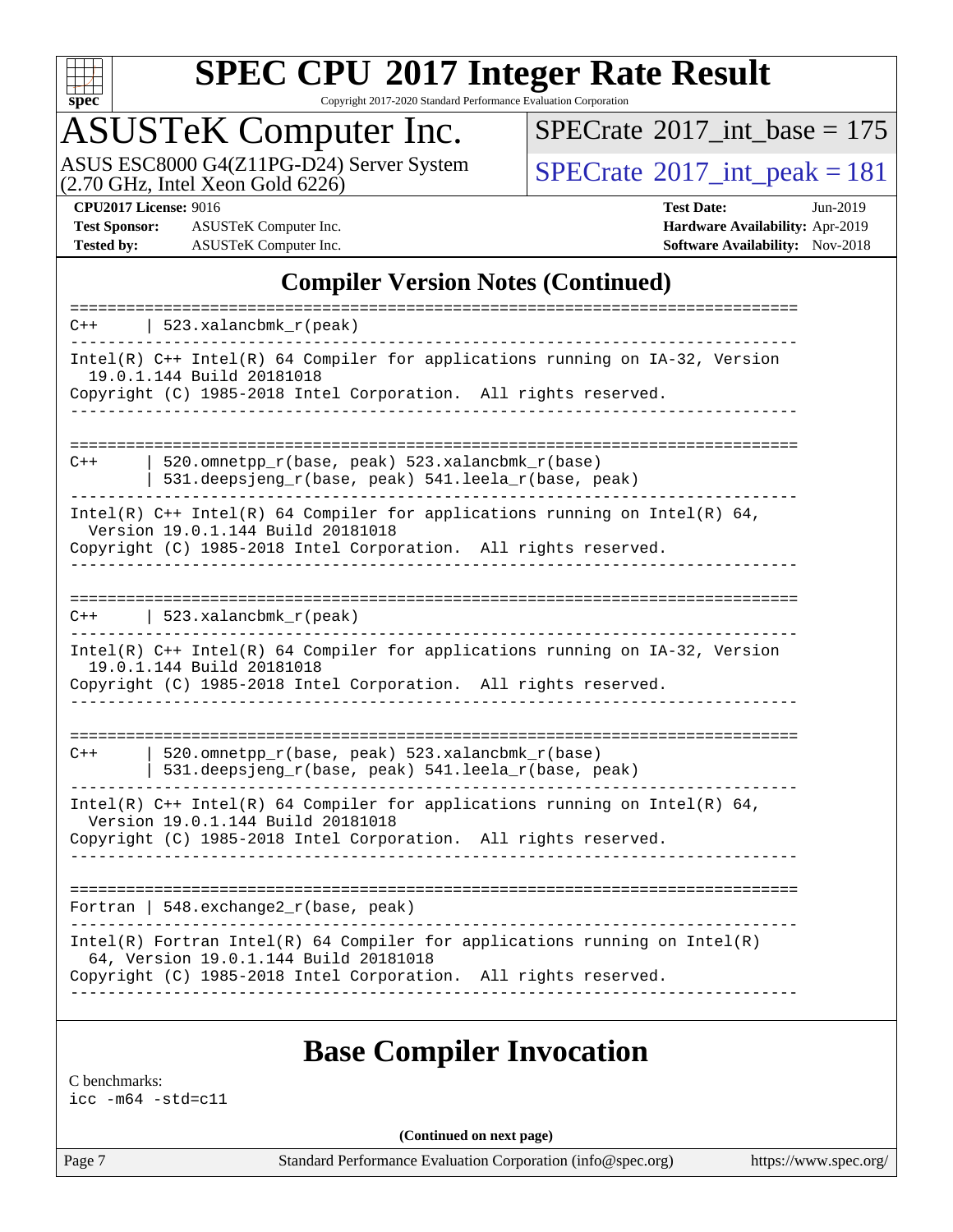

Copyright 2017-2020 Standard Performance Evaluation Corporation

# ASUSTeK Computer Inc.<br>ASUS ESC8000 G4(Z11PG-D24) Server System

(2.70 GHz, Intel Xeon Gold 6226)

 $SPECTate$ <sup>®</sup>[2017\\_int\\_base =](http://www.spec.org/auto/cpu2017/Docs/result-fields.html#SPECrate2017intbase) 175

 $SPECTate@2017\_int\_peak = 181$ 

**[Test Sponsor:](http://www.spec.org/auto/cpu2017/Docs/result-fields.html#TestSponsor)** ASUSTeK Computer Inc. **[Hardware Availability:](http://www.spec.org/auto/cpu2017/Docs/result-fields.html#HardwareAvailability)** Apr-2019 **[Tested by:](http://www.spec.org/auto/cpu2017/Docs/result-fields.html#Testedby)** ASUSTeK Computer Inc. **[Software Availability:](http://www.spec.org/auto/cpu2017/Docs/result-fields.html#SoftwareAvailability)** Nov-2018

**[CPU2017 License:](http://www.spec.org/auto/cpu2017/Docs/result-fields.html#CPU2017License)** 9016 **[Test Date:](http://www.spec.org/auto/cpu2017/Docs/result-fields.html#TestDate)** Jun-2019

### **[Base Compiler Invocation \(Continued\)](http://www.spec.org/auto/cpu2017/Docs/result-fields.html#BaseCompilerInvocation)**

[C++ benchmarks](http://www.spec.org/auto/cpu2017/Docs/result-fields.html#CXXbenchmarks): [icpc -m64](http://www.spec.org/cpu2017/results/res2019q3/cpu2017-20190709-16044.flags.html#user_CXXbase_intel_icpc_64bit_4ecb2543ae3f1412ef961e0650ca070fec7b7afdcd6ed48761b84423119d1bf6bdf5cad15b44d48e7256388bc77273b966e5eb805aefd121eb22e9299b2ec9d9)

[Fortran benchmarks](http://www.spec.org/auto/cpu2017/Docs/result-fields.html#Fortranbenchmarks): [ifort -m64](http://www.spec.org/cpu2017/results/res2019q3/cpu2017-20190709-16044.flags.html#user_FCbase_intel_ifort_64bit_24f2bb282fbaeffd6157abe4f878425411749daecae9a33200eee2bee2fe76f3b89351d69a8130dd5949958ce389cf37ff59a95e7a40d588e8d3a57e0c3fd751)

### **[Base Portability Flags](http://www.spec.org/auto/cpu2017/Docs/result-fields.html#BasePortabilityFlags)**

 500.perlbench\_r: [-DSPEC\\_LP64](http://www.spec.org/cpu2017/results/res2019q3/cpu2017-20190709-16044.flags.html#b500.perlbench_r_basePORTABILITY_DSPEC_LP64) [-DSPEC\\_LINUX\\_X64](http://www.spec.org/cpu2017/results/res2019q3/cpu2017-20190709-16044.flags.html#b500.perlbench_r_baseCPORTABILITY_DSPEC_LINUX_X64) 502.gcc\_r: [-DSPEC\\_LP64](http://www.spec.org/cpu2017/results/res2019q3/cpu2017-20190709-16044.flags.html#suite_basePORTABILITY502_gcc_r_DSPEC_LP64) 505.mcf\_r: [-DSPEC\\_LP64](http://www.spec.org/cpu2017/results/res2019q3/cpu2017-20190709-16044.flags.html#suite_basePORTABILITY505_mcf_r_DSPEC_LP64) 520.omnetpp\_r: [-DSPEC\\_LP64](http://www.spec.org/cpu2017/results/res2019q3/cpu2017-20190709-16044.flags.html#suite_basePORTABILITY520_omnetpp_r_DSPEC_LP64) 523.xalancbmk\_r: [-DSPEC\\_LP64](http://www.spec.org/cpu2017/results/res2019q3/cpu2017-20190709-16044.flags.html#suite_basePORTABILITY523_xalancbmk_r_DSPEC_LP64) [-DSPEC\\_LINUX](http://www.spec.org/cpu2017/results/res2019q3/cpu2017-20190709-16044.flags.html#b523.xalancbmk_r_baseCXXPORTABILITY_DSPEC_LINUX) 525.x264\_r: [-DSPEC\\_LP64](http://www.spec.org/cpu2017/results/res2019q3/cpu2017-20190709-16044.flags.html#suite_basePORTABILITY525_x264_r_DSPEC_LP64) 531.deepsjeng\_r: [-DSPEC\\_LP64](http://www.spec.org/cpu2017/results/res2019q3/cpu2017-20190709-16044.flags.html#suite_basePORTABILITY531_deepsjeng_r_DSPEC_LP64) 541.leela\_r: [-DSPEC\\_LP64](http://www.spec.org/cpu2017/results/res2019q3/cpu2017-20190709-16044.flags.html#suite_basePORTABILITY541_leela_r_DSPEC_LP64) 548.exchange2\_r: [-DSPEC\\_LP64](http://www.spec.org/cpu2017/results/res2019q3/cpu2017-20190709-16044.flags.html#suite_basePORTABILITY548_exchange2_r_DSPEC_LP64) 557.xz\_r: [-DSPEC\\_LP64](http://www.spec.org/cpu2017/results/res2019q3/cpu2017-20190709-16044.flags.html#suite_basePORTABILITY557_xz_r_DSPEC_LP64)

### **[Base Optimization Flags](http://www.spec.org/auto/cpu2017/Docs/result-fields.html#BaseOptimizationFlags)**

#### [C benchmarks](http://www.spec.org/auto/cpu2017/Docs/result-fields.html#Cbenchmarks):

[-Wl,-z,muldefs](http://www.spec.org/cpu2017/results/res2019q3/cpu2017-20190709-16044.flags.html#user_CCbase_link_force_multiple1_b4cbdb97b34bdee9ceefcfe54f4c8ea74255f0b02a4b23e853cdb0e18eb4525ac79b5a88067c842dd0ee6996c24547a27a4b99331201badda8798ef8a743f577) [-xCORE-AVX512](http://www.spec.org/cpu2017/results/res2019q3/cpu2017-20190709-16044.flags.html#user_CCbase_f-xCORE-AVX512) [-ipo](http://www.spec.org/cpu2017/results/res2019q3/cpu2017-20190709-16044.flags.html#user_CCbase_f-ipo) [-O3](http://www.spec.org/cpu2017/results/res2019q3/cpu2017-20190709-16044.flags.html#user_CCbase_f-O3) [-no-prec-div](http://www.spec.org/cpu2017/results/res2019q3/cpu2017-20190709-16044.flags.html#user_CCbase_f-no-prec-div) [-qopt-mem-layout-trans=4](http://www.spec.org/cpu2017/results/res2019q3/cpu2017-20190709-16044.flags.html#user_CCbase_f-qopt-mem-layout-trans_fa39e755916c150a61361b7846f310bcdf6f04e385ef281cadf3647acec3f0ae266d1a1d22d972a7087a248fd4e6ca390a3634700869573d231a252c784941a8) [-L/usr/local/IntelCompiler19/compilers\\_and\\_libraries\\_2019.1.144/linux/compiler/lib/intel64](http://www.spec.org/cpu2017/results/res2019q3/cpu2017-20190709-16044.flags.html#user_CCbase_qkmalloc_link_f25da0aa8cf9bced0533715046f0c2fbfb1a7191e3e496916672e09b4c388a884c4c7e4862cb529343da2264b43416df65c99fd1ddbf5dd13ae6d3130cf47881) [-lqkmalloc](http://www.spec.org/cpu2017/results/res2019q3/cpu2017-20190709-16044.flags.html#user_CCbase_qkmalloc_link_lib_79a818439969f771c6bc311cfd333c00fc099dad35c030f5aab9dda831713d2015205805422f83de8875488a2991c0a156aaa600e1f9138f8fc37004abc96dc5)

#### [C++ benchmarks](http://www.spec.org/auto/cpu2017/Docs/result-fields.html#CXXbenchmarks):

[-Wl,-z,muldefs](http://www.spec.org/cpu2017/results/res2019q3/cpu2017-20190709-16044.flags.html#user_CXXbase_link_force_multiple1_b4cbdb97b34bdee9ceefcfe54f4c8ea74255f0b02a4b23e853cdb0e18eb4525ac79b5a88067c842dd0ee6996c24547a27a4b99331201badda8798ef8a743f577) [-xCORE-AVX512](http://www.spec.org/cpu2017/results/res2019q3/cpu2017-20190709-16044.flags.html#user_CXXbase_f-xCORE-AVX512) [-ipo](http://www.spec.org/cpu2017/results/res2019q3/cpu2017-20190709-16044.flags.html#user_CXXbase_f-ipo) [-O3](http://www.spec.org/cpu2017/results/res2019q3/cpu2017-20190709-16044.flags.html#user_CXXbase_f-O3) [-no-prec-div](http://www.spec.org/cpu2017/results/res2019q3/cpu2017-20190709-16044.flags.html#user_CXXbase_f-no-prec-div)

[-qopt-mem-layout-trans=4](http://www.spec.org/cpu2017/results/res2019q3/cpu2017-20190709-16044.flags.html#user_CXXbase_f-qopt-mem-layout-trans_fa39e755916c150a61361b7846f310bcdf6f04e385ef281cadf3647acec3f0ae266d1a1d22d972a7087a248fd4e6ca390a3634700869573d231a252c784941a8)

[-L/usr/local/IntelCompiler19/compilers\\_and\\_libraries\\_2019.1.144/linux/compiler/lib/intel64](http://www.spec.org/cpu2017/results/res2019q3/cpu2017-20190709-16044.flags.html#user_CXXbase_qkmalloc_link_f25da0aa8cf9bced0533715046f0c2fbfb1a7191e3e496916672e09b4c388a884c4c7e4862cb529343da2264b43416df65c99fd1ddbf5dd13ae6d3130cf47881) [-lqkmalloc](http://www.spec.org/cpu2017/results/res2019q3/cpu2017-20190709-16044.flags.html#user_CXXbase_qkmalloc_link_lib_79a818439969f771c6bc311cfd333c00fc099dad35c030f5aab9dda831713d2015205805422f83de8875488a2991c0a156aaa600e1f9138f8fc37004abc96dc5)

#### [Fortran benchmarks](http://www.spec.org/auto/cpu2017/Docs/result-fields.html#Fortranbenchmarks):

```
-Wl,-z,muldefs -xCORE-AVX512 -ipo -O3 -no-prec-div
-qopt-mem-layout-trans=4 -nostandard-realloc-lhs -align array32byte
-L/usr/local/IntelCompiler19/compilers_and_libraries_2019.1.144/linux/compiler/lib/intel64
-lqkmalloc
```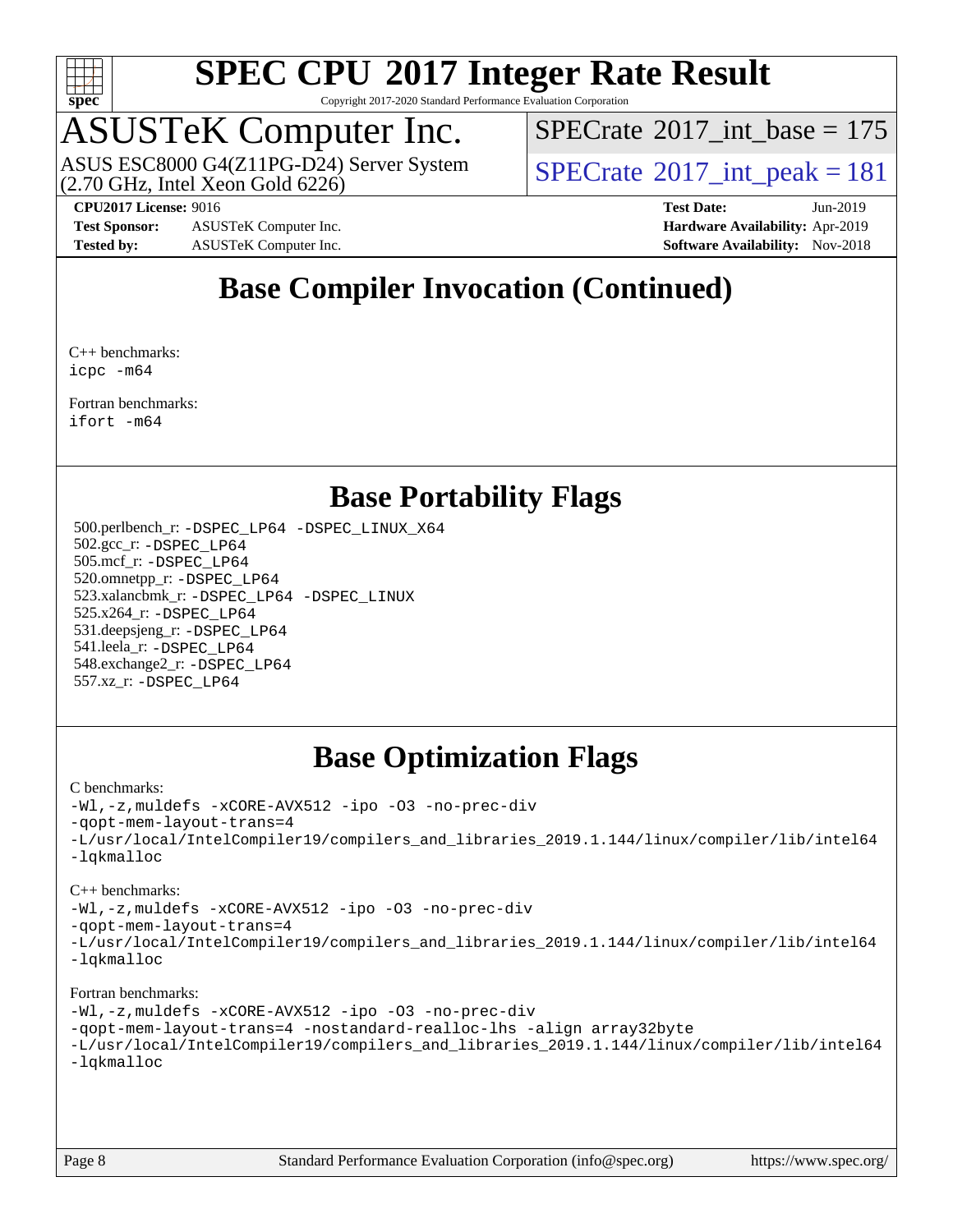

Copyright 2017-2020 Standard Performance Evaluation Corporation

## ASUSTeK Computer Inc.

(2.70 GHz, Intel Xeon Gold 6226) ASUS ESC8000 G4(Z11PG-D24) Server System  $SPECrate@2017\_int\_peak = 181$  $SPECrate@2017\_int\_peak = 181$ 

 $SPECTate$ <sup>®</sup>[2017\\_int\\_base =](http://www.spec.org/auto/cpu2017/Docs/result-fields.html#SPECrate2017intbase) 175

**[Test Sponsor:](http://www.spec.org/auto/cpu2017/Docs/result-fields.html#TestSponsor)** ASUSTeK Computer Inc. **[Hardware Availability:](http://www.spec.org/auto/cpu2017/Docs/result-fields.html#HardwareAvailability)** Apr-2019 **[Tested by:](http://www.spec.org/auto/cpu2017/Docs/result-fields.html#Testedby)** ASUSTeK Computer Inc. **[Software Availability:](http://www.spec.org/auto/cpu2017/Docs/result-fields.html#SoftwareAvailability)** Nov-2018

**[CPU2017 License:](http://www.spec.org/auto/cpu2017/Docs/result-fields.html#CPU2017License)** 9016 **[Test Date:](http://www.spec.org/auto/cpu2017/Docs/result-fields.html#TestDate)** Jun-2019

### **[Peak Compiler Invocation](http://www.spec.org/auto/cpu2017/Docs/result-fields.html#PeakCompilerInvocation)**

[C benchmarks \(except as noted below\):](http://www.spec.org/auto/cpu2017/Docs/result-fields.html#Cbenchmarksexceptasnotedbelow) [icc -m64 -std=c11](http://www.spec.org/cpu2017/results/res2019q3/cpu2017-20190709-16044.flags.html#user_CCpeak_intel_icc_64bit_c11_33ee0cdaae7deeeab2a9725423ba97205ce30f63b9926c2519791662299b76a0318f32ddfffdc46587804de3178b4f9328c46fa7c2b0cd779d7a61945c91cd35)

502.gcc\_r: [icc -m32 -std=c11 -L/usr/local/IntelCompiler19/compilers\\_and\\_libraries\\_2019.1.144/linux/compiler/lib/ia32\\_lin](http://www.spec.org/cpu2017/results/res2019q3/cpu2017-20190709-16044.flags.html#user_peakCCLD502_gcc_r_intel_icc_40453ff6bf9521e1d4c2d3e2fb99253a88fa516366d57fe908127cec2d2803e1a519020f7199618d366f5331d17d60a40bdca38a56a807895183dcecb671b0e5)

[C++ benchmarks \(except as noted below\):](http://www.spec.org/auto/cpu2017/Docs/result-fields.html#CXXbenchmarksexceptasnotedbelow) [icpc -m64](http://www.spec.org/cpu2017/results/res2019q3/cpu2017-20190709-16044.flags.html#user_CXXpeak_intel_icpc_64bit_4ecb2543ae3f1412ef961e0650ca070fec7b7afdcd6ed48761b84423119d1bf6bdf5cad15b44d48e7256388bc77273b966e5eb805aefd121eb22e9299b2ec9d9)

523.xalancbmk\_r: [icpc -m32 -L/usr/local/IntelCompiler19/compilers\\_and\\_libraries\\_2019.1.144/linux/compiler/lib/ia32\\_lin](http://www.spec.org/cpu2017/results/res2019q3/cpu2017-20190709-16044.flags.html#user_peakCXXLD523_xalancbmk_r_intel_icpc_da1545662a59c569b62a27824af614167f9a0289efc0155d279b219af3bd2ccb3c10a77eb36bcb264d681e48d9166bbcec9d21ef2c85e5a63a687a8887ddded7)

[Fortran benchmarks](http://www.spec.org/auto/cpu2017/Docs/result-fields.html#Fortranbenchmarks): [ifort -m64](http://www.spec.org/cpu2017/results/res2019q3/cpu2017-20190709-16044.flags.html#user_FCpeak_intel_ifort_64bit_24f2bb282fbaeffd6157abe4f878425411749daecae9a33200eee2bee2fe76f3b89351d69a8130dd5949958ce389cf37ff59a95e7a40d588e8d3a57e0c3fd751)

## **[Peak Portability Flags](http://www.spec.org/auto/cpu2017/Docs/result-fields.html#PeakPortabilityFlags)**

 500.perlbench\_r: [-DSPEC\\_LP64](http://www.spec.org/cpu2017/results/res2019q3/cpu2017-20190709-16044.flags.html#b500.perlbench_r_peakPORTABILITY_DSPEC_LP64) [-DSPEC\\_LINUX\\_X64](http://www.spec.org/cpu2017/results/res2019q3/cpu2017-20190709-16044.flags.html#b500.perlbench_r_peakCPORTABILITY_DSPEC_LINUX_X64) 502.gcc\_r: [-D\\_FILE\\_OFFSET\\_BITS=64](http://www.spec.org/cpu2017/results/res2019q3/cpu2017-20190709-16044.flags.html#user_peakPORTABILITY502_gcc_r_file_offset_bits_64_5ae949a99b284ddf4e95728d47cb0843d81b2eb0e18bdfe74bbf0f61d0b064f4bda2f10ea5eb90e1dcab0e84dbc592acfc5018bc955c18609f94ddb8d550002c) 505.mcf\_r: [-DSPEC\\_LP64](http://www.spec.org/cpu2017/results/res2019q3/cpu2017-20190709-16044.flags.html#suite_peakPORTABILITY505_mcf_r_DSPEC_LP64) 520.omnetpp\_r: [-DSPEC\\_LP64](http://www.spec.org/cpu2017/results/res2019q3/cpu2017-20190709-16044.flags.html#suite_peakPORTABILITY520_omnetpp_r_DSPEC_LP64) 523.xalancbmk\_r: [-D\\_FILE\\_OFFSET\\_BITS=64](http://www.spec.org/cpu2017/results/res2019q3/cpu2017-20190709-16044.flags.html#user_peakPORTABILITY523_xalancbmk_r_file_offset_bits_64_5ae949a99b284ddf4e95728d47cb0843d81b2eb0e18bdfe74bbf0f61d0b064f4bda2f10ea5eb90e1dcab0e84dbc592acfc5018bc955c18609f94ddb8d550002c) [-DSPEC\\_LINUX](http://www.spec.org/cpu2017/results/res2019q3/cpu2017-20190709-16044.flags.html#b523.xalancbmk_r_peakCXXPORTABILITY_DSPEC_LINUX) 525.x264\_r: [-DSPEC\\_LP64](http://www.spec.org/cpu2017/results/res2019q3/cpu2017-20190709-16044.flags.html#suite_peakPORTABILITY525_x264_r_DSPEC_LP64) 531.deepsjeng\_r: [-DSPEC\\_LP64](http://www.spec.org/cpu2017/results/res2019q3/cpu2017-20190709-16044.flags.html#suite_peakPORTABILITY531_deepsjeng_r_DSPEC_LP64) 541.leela\_r: [-DSPEC\\_LP64](http://www.spec.org/cpu2017/results/res2019q3/cpu2017-20190709-16044.flags.html#suite_peakPORTABILITY541_leela_r_DSPEC_LP64) 548.exchange2\_r: [-DSPEC\\_LP64](http://www.spec.org/cpu2017/results/res2019q3/cpu2017-20190709-16044.flags.html#suite_peakPORTABILITY548_exchange2_r_DSPEC_LP64) 557.xz\_r: [-DSPEC\\_LP64](http://www.spec.org/cpu2017/results/res2019q3/cpu2017-20190709-16044.flags.html#suite_peakPORTABILITY557_xz_r_DSPEC_LP64)

## **[Peak Optimization Flags](http://www.spec.org/auto/cpu2017/Docs/result-fields.html#PeakOptimizationFlags)**

[C benchmarks](http://www.spec.org/auto/cpu2017/Docs/result-fields.html#Cbenchmarks):

```
 500.perlbench_r: -Wl,-z,muldefs -prof-gen(pass 1) -prof-use(pass 2) -ipo
-xCORE-AVX512 -O3 -no-prec-div -qopt-mem-layout-trans=4
-fno-strict-overflow
-L/usr/local/IntelCompiler19/compilers_and_libraries_2019.1.144/linux/compiler/lib/intel64
-lqkmalloc
 502.gcc_r: -Wl,-z,muldefs -prof-gen(pass 1) -prof-use(pass 2) -ipo
-xCORE-AVX512 -O3 -no-prec-div -qopt-mem-layout-trans=4
-L/usr/local/je5.0.1-32/lib -ljemalloc
 505.mcf_r: -Wl,-z,muldefs -xCORE-AVX512 -ipo -O3 -no-prec-div
-qopt-mem-layout-trans=4
```
**(Continued on next page)**

| Page 9<br>Standard Performance Evaluation Corporation (info@spec.org)<br>https://www.spec.org/ |
|------------------------------------------------------------------------------------------------|
|------------------------------------------------------------------------------------------------|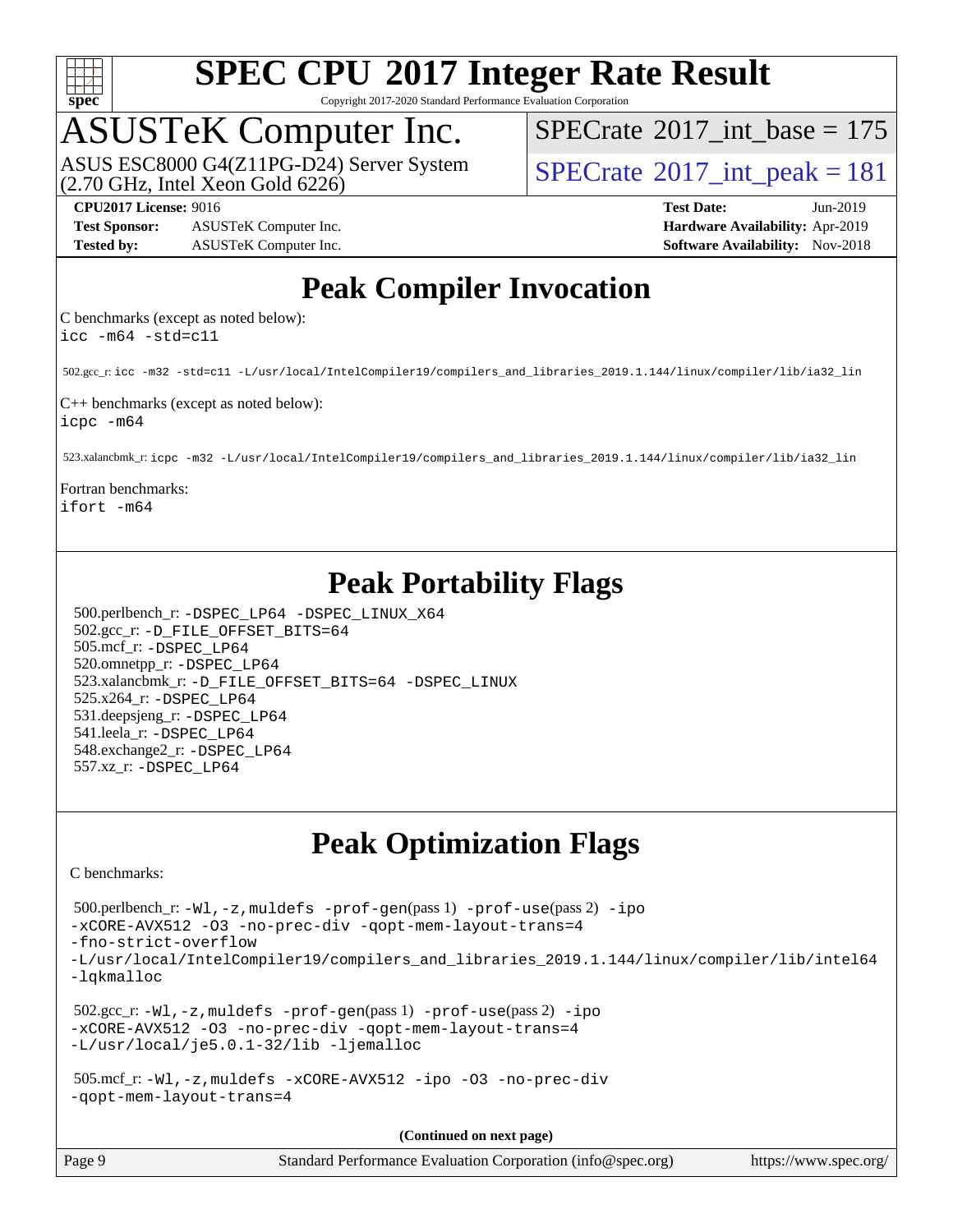

Copyright 2017-2020 Standard Performance Evaluation Corporation

# ASUSTeK Computer Inc.<br>ASUS ESC8000 G4(Z11PG-D24) Server System

 $(2.70$  GHz, Intel Xeon Gold  $6226)$ 

 $SPECTate$ <sup>®</sup>[2017\\_int\\_base =](http://www.spec.org/auto/cpu2017/Docs/result-fields.html#SPECrate2017intbase) 175

 $SPECTate<sup>®</sup>2017_int_ppeak = 181$ 

**[Test Sponsor:](http://www.spec.org/auto/cpu2017/Docs/result-fields.html#TestSponsor)** ASUSTeK Computer Inc. **[Hardware Availability:](http://www.spec.org/auto/cpu2017/Docs/result-fields.html#HardwareAvailability)** Apr-2019 **[Tested by:](http://www.spec.org/auto/cpu2017/Docs/result-fields.html#Testedby)** ASUSTeK Computer Inc. **[Software Availability:](http://www.spec.org/auto/cpu2017/Docs/result-fields.html#SoftwareAvailability)** Nov-2018

**[CPU2017 License:](http://www.spec.org/auto/cpu2017/Docs/result-fields.html#CPU2017License)** 9016 **[Test Date:](http://www.spec.org/auto/cpu2017/Docs/result-fields.html#TestDate)** Jun-2019

## **[Peak Optimization Flags \(Continued\)](http://www.spec.org/auto/cpu2017/Docs/result-fields.html#PeakOptimizationFlags)**

#### 505.mcf\_r (continued):

[-L/usr/local/IntelCompiler19/compilers\\_and\\_libraries\\_2019.1.144/linux/compiler/lib/intel64](http://www.spec.org/cpu2017/results/res2019q3/cpu2017-20190709-16044.flags.html#user_peakEXTRA_LIBS505_mcf_r_qkmalloc_link_f25da0aa8cf9bced0533715046f0c2fbfb1a7191e3e496916672e09b4c388a884c4c7e4862cb529343da2264b43416df65c99fd1ddbf5dd13ae6d3130cf47881) [-lqkmalloc](http://www.spec.org/cpu2017/results/res2019q3/cpu2017-20190709-16044.flags.html#user_peakEXTRA_LIBS505_mcf_r_qkmalloc_link_lib_79a818439969f771c6bc311cfd333c00fc099dad35c030f5aab9dda831713d2015205805422f83de8875488a2991c0a156aaa600e1f9138f8fc37004abc96dc5) 525.x264\_r: [-Wl,-z,muldefs](http://www.spec.org/cpu2017/results/res2019q3/cpu2017-20190709-16044.flags.html#user_peakEXTRA_LDFLAGS525_x264_r_link_force_multiple1_b4cbdb97b34bdee9ceefcfe54f4c8ea74255f0b02a4b23e853cdb0e18eb4525ac79b5a88067c842dd0ee6996c24547a27a4b99331201badda8798ef8a743f577) [-xCORE-AVX512](http://www.spec.org/cpu2017/results/res2019q3/cpu2017-20190709-16044.flags.html#user_peakCOPTIMIZE525_x264_r_f-xCORE-AVX512) [-ipo](http://www.spec.org/cpu2017/results/res2019q3/cpu2017-20190709-16044.flags.html#user_peakCOPTIMIZE525_x264_r_f-ipo) [-O3](http://www.spec.org/cpu2017/results/res2019q3/cpu2017-20190709-16044.flags.html#user_peakCOPTIMIZE525_x264_r_f-O3) [-no-prec-div](http://www.spec.org/cpu2017/results/res2019q3/cpu2017-20190709-16044.flags.html#user_peakCOPTIMIZE525_x264_r_f-no-prec-div) [-qopt-mem-layout-trans=4](http://www.spec.org/cpu2017/results/res2019q3/cpu2017-20190709-16044.flags.html#user_peakCOPTIMIZE525_x264_r_f-qopt-mem-layout-trans_fa39e755916c150a61361b7846f310bcdf6f04e385ef281cadf3647acec3f0ae266d1a1d22d972a7087a248fd4e6ca390a3634700869573d231a252c784941a8) [-fno-alias](http://www.spec.org/cpu2017/results/res2019q3/cpu2017-20190709-16044.flags.html#user_peakEXTRA_OPTIMIZE525_x264_r_f-no-alias_77dbac10d91cbfe898fbf4a29d1b29b694089caa623bdd1baccc9957d4edbe8d106c0b357e2748a65b44fc9e83d78098bb898077f3fe92f9faf24f7bd4a07ed7) [-L/usr/local/IntelCompiler19/compilers\\_and\\_libraries\\_2019.1.144/linux/compiler/lib/intel64](http://www.spec.org/cpu2017/results/res2019q3/cpu2017-20190709-16044.flags.html#user_peakEXTRA_LIBS525_x264_r_qkmalloc_link_f25da0aa8cf9bced0533715046f0c2fbfb1a7191e3e496916672e09b4c388a884c4c7e4862cb529343da2264b43416df65c99fd1ddbf5dd13ae6d3130cf47881) [-lqkmalloc](http://www.spec.org/cpu2017/results/res2019q3/cpu2017-20190709-16044.flags.html#user_peakEXTRA_LIBS525_x264_r_qkmalloc_link_lib_79a818439969f771c6bc311cfd333c00fc099dad35c030f5aab9dda831713d2015205805422f83de8875488a2991c0a156aaa600e1f9138f8fc37004abc96dc5) 557.xz\_r: Same as 505.mcf\_r [C++ benchmarks:](http://www.spec.org/auto/cpu2017/Docs/result-fields.html#CXXbenchmarks)  $520.$ omnetpp\_r: basepeak = yes 523.xalancbmk\_r: [-Wl,-z,muldefs](http://www.spec.org/cpu2017/results/res2019q3/cpu2017-20190709-16044.flags.html#user_peakEXTRA_LDFLAGS523_xalancbmk_r_link_force_multiple1_b4cbdb97b34bdee9ceefcfe54f4c8ea74255f0b02a4b23e853cdb0e18eb4525ac79b5a88067c842dd0ee6996c24547a27a4b99331201badda8798ef8a743f577) [-prof-gen](http://www.spec.org/cpu2017/results/res2019q3/cpu2017-20190709-16044.flags.html#user_peakPASS1_CXXFLAGSPASS1_LDFLAGS523_xalancbmk_r_prof_gen_5aa4926d6013ddb2a31985c654b3eb18169fc0c6952a63635c234f711e6e63dd76e94ad52365559451ec499a2cdb89e4dc58ba4c67ef54ca681ffbe1461d6b36)(pass 1) [-prof-use](http://www.spec.org/cpu2017/results/res2019q3/cpu2017-20190709-16044.flags.html#user_peakPASS2_CXXFLAGSPASS2_LDFLAGS523_xalancbmk_r_prof_use_1a21ceae95f36a2b53c25747139a6c16ca95bd9def2a207b4f0849963b97e94f5260e30a0c64f4bb623698870e679ca08317ef8150905d41bd88c6f78df73f19)(pass 2) [-ipo](http://www.spec.org/cpu2017/results/res2019q3/cpu2017-20190709-16044.flags.html#user_peakPASS1_CXXOPTIMIZEPASS2_CXXOPTIMIZE523_xalancbmk_r_f-ipo) [-xCORE-AVX512](http://www.spec.org/cpu2017/results/res2019q3/cpu2017-20190709-16044.flags.html#user_peakPASS2_CXXOPTIMIZE523_xalancbmk_r_f-xCORE-AVX512) [-O3](http://www.spec.org/cpu2017/results/res2019q3/cpu2017-20190709-16044.flags.html#user_peakPASS1_CXXOPTIMIZEPASS2_CXXOPTIMIZE523_xalancbmk_r_f-O3) [-no-prec-div](http://www.spec.org/cpu2017/results/res2019q3/cpu2017-20190709-16044.flags.html#user_peakPASS1_CXXOPTIMIZEPASS2_CXXOPTIMIZE523_xalancbmk_r_f-no-prec-div) [-qopt-mem-layout-trans=4](http://www.spec.org/cpu2017/results/res2019q3/cpu2017-20190709-16044.flags.html#user_peakPASS1_CXXOPTIMIZEPASS2_CXXOPTIMIZE523_xalancbmk_r_f-qopt-mem-layout-trans_fa39e755916c150a61361b7846f310bcdf6f04e385ef281cadf3647acec3f0ae266d1a1d22d972a7087a248fd4e6ca390a3634700869573d231a252c784941a8) [-L/usr/local/je5.0.1-32/lib](http://www.spec.org/cpu2017/results/res2019q3/cpu2017-20190709-16044.flags.html#user_peakEXTRA_LIBS523_xalancbmk_r_jemalloc_link_path32_e29f22e8e6c17053bbc6a0971f5a9c01a601a06bb1a59df2084b77a2fe0a2995b64fd4256feaeea39eeba3aae142e96e2b2b0a28974019c0c0c88139a84f900a) [-ljemalloc](http://www.spec.org/cpu2017/results/res2019q3/cpu2017-20190709-16044.flags.html#user_peakEXTRA_LIBS523_xalancbmk_r_jemalloc_link_lib_d1249b907c500fa1c0672f44f562e3d0f79738ae9e3c4a9c376d49f265a04b9c99b167ecedbf6711b3085be911c67ff61f150a17b3472be731631ba4d0471706) 531.deepsjeng\_r: [-Wl,-z,muldefs](http://www.spec.org/cpu2017/results/res2019q3/cpu2017-20190709-16044.flags.html#user_peakEXTRA_LDFLAGS531_deepsjeng_r_link_force_multiple1_b4cbdb97b34bdee9ceefcfe54f4c8ea74255f0b02a4b23e853cdb0e18eb4525ac79b5a88067c842dd0ee6996c24547a27a4b99331201badda8798ef8a743f577) [-xCORE-AVX512](http://www.spec.org/cpu2017/results/res2019q3/cpu2017-20190709-16044.flags.html#user_peakCXXOPTIMIZE531_deepsjeng_r_f-xCORE-AVX512) [-ipo](http://www.spec.org/cpu2017/results/res2019q3/cpu2017-20190709-16044.flags.html#user_peakCXXOPTIMIZE531_deepsjeng_r_f-ipo) [-O3](http://www.spec.org/cpu2017/results/res2019q3/cpu2017-20190709-16044.flags.html#user_peakCXXOPTIMIZE531_deepsjeng_r_f-O3) [-no-prec-div](http://www.spec.org/cpu2017/results/res2019q3/cpu2017-20190709-16044.flags.html#user_peakCXXOPTIMIZE531_deepsjeng_r_f-no-prec-div) [-qopt-mem-layout-trans=4](http://www.spec.org/cpu2017/results/res2019q3/cpu2017-20190709-16044.flags.html#user_peakCXXOPTIMIZE531_deepsjeng_r_f-qopt-mem-layout-trans_fa39e755916c150a61361b7846f310bcdf6f04e385ef281cadf3647acec3f0ae266d1a1d22d972a7087a248fd4e6ca390a3634700869573d231a252c784941a8) [-L/usr/local/IntelCompiler19/compilers\\_and\\_libraries\\_2019.1.144/linux/compiler/lib/intel64](http://www.spec.org/cpu2017/results/res2019q3/cpu2017-20190709-16044.flags.html#user_peakEXTRA_LIBS531_deepsjeng_r_qkmalloc_link_f25da0aa8cf9bced0533715046f0c2fbfb1a7191e3e496916672e09b4c388a884c4c7e4862cb529343da2264b43416df65c99fd1ddbf5dd13ae6d3130cf47881) [-lqkmalloc](http://www.spec.org/cpu2017/results/res2019q3/cpu2017-20190709-16044.flags.html#user_peakEXTRA_LIBS531_deepsjeng_r_qkmalloc_link_lib_79a818439969f771c6bc311cfd333c00fc099dad35c030f5aab9dda831713d2015205805422f83de8875488a2991c0a156aaa600e1f9138f8fc37004abc96dc5) 541.leela\_r: basepeak = yes [Fortran benchmarks:](http://www.spec.org/auto/cpu2017/Docs/result-fields.html#Fortranbenchmarks) [-Wl,-z,muldefs](http://www.spec.org/cpu2017/results/res2019q3/cpu2017-20190709-16044.flags.html#user_FCpeak_link_force_multiple1_b4cbdb97b34bdee9ceefcfe54f4c8ea74255f0b02a4b23e853cdb0e18eb4525ac79b5a88067c842dd0ee6996c24547a27a4b99331201badda8798ef8a743f577) [-xCORE-AVX512](http://www.spec.org/cpu2017/results/res2019q3/cpu2017-20190709-16044.flags.html#user_FCpeak_f-xCORE-AVX512) [-ipo](http://www.spec.org/cpu2017/results/res2019q3/cpu2017-20190709-16044.flags.html#user_FCpeak_f-ipo) [-O3](http://www.spec.org/cpu2017/results/res2019q3/cpu2017-20190709-16044.flags.html#user_FCpeak_f-O3) [-no-prec-div](http://www.spec.org/cpu2017/results/res2019q3/cpu2017-20190709-16044.flags.html#user_FCpeak_f-no-prec-div) [-qopt-mem-layout-trans=4](http://www.spec.org/cpu2017/results/res2019q3/cpu2017-20190709-16044.flags.html#user_FCpeak_f-qopt-mem-layout-trans_fa39e755916c150a61361b7846f310bcdf6f04e385ef281cadf3647acec3f0ae266d1a1d22d972a7087a248fd4e6ca390a3634700869573d231a252c784941a8) [-nostandard-realloc-lhs](http://www.spec.org/cpu2017/results/res2019q3/cpu2017-20190709-16044.flags.html#user_FCpeak_f_2003_std_realloc_82b4557e90729c0f113870c07e44d33d6f5a304b4f63d4c15d2d0f1fab99f5daaed73bdb9275d9ae411527f28b936061aa8b9c8f2d63842963b95c9dd6426b8a) [-align array32byte](http://www.spec.org/cpu2017/results/res2019q3/cpu2017-20190709-16044.flags.html#user_FCpeak_align_array32byte_b982fe038af199962ba9a80c053b8342c548c85b40b8e86eb3cc33dee0d7986a4af373ac2d51c3f7cf710a18d62fdce2948f201cd044323541f22fc0fffc51b6) [-L/usr/local/IntelCompiler19/compilers\\_and\\_libraries\\_2019.1.144/linux/compiler/lib/intel64](http://www.spec.org/cpu2017/results/res2019q3/cpu2017-20190709-16044.flags.html#user_FCpeak_qkmalloc_link_f25da0aa8cf9bced0533715046f0c2fbfb1a7191e3e496916672e09b4c388a884c4c7e4862cb529343da2264b43416df65c99fd1ddbf5dd13ae6d3130cf47881) [-lqkmalloc](http://www.spec.org/cpu2017/results/res2019q3/cpu2017-20190709-16044.flags.html#user_FCpeak_qkmalloc_link_lib_79a818439969f771c6bc311cfd333c00fc099dad35c030f5aab9dda831713d2015205805422f83de8875488a2991c0a156aaa600e1f9138f8fc37004abc96dc5)

#### [The flags files that were used to format this result can be browsed at](tmsearch)

<http://www.spec.org/cpu2017/flags/ASUSTekPlatform-Settings-z11-V2.0-revD.2019-07-09.html> <http://www.spec.org/cpu2017/flags/Intel-ic18.0-official-linux64.2019-04-02.html>

[You can also download the XML flags sources by saving the following links:](tmsearch) <http://www.spec.org/cpu2017/flags/ASUSTekPlatform-Settings-z11-V2.0-revD.2019-07-09.xml> <http://www.spec.org/cpu2017/flags/Intel-ic18.0-official-linux64.2019-04-02.xml>